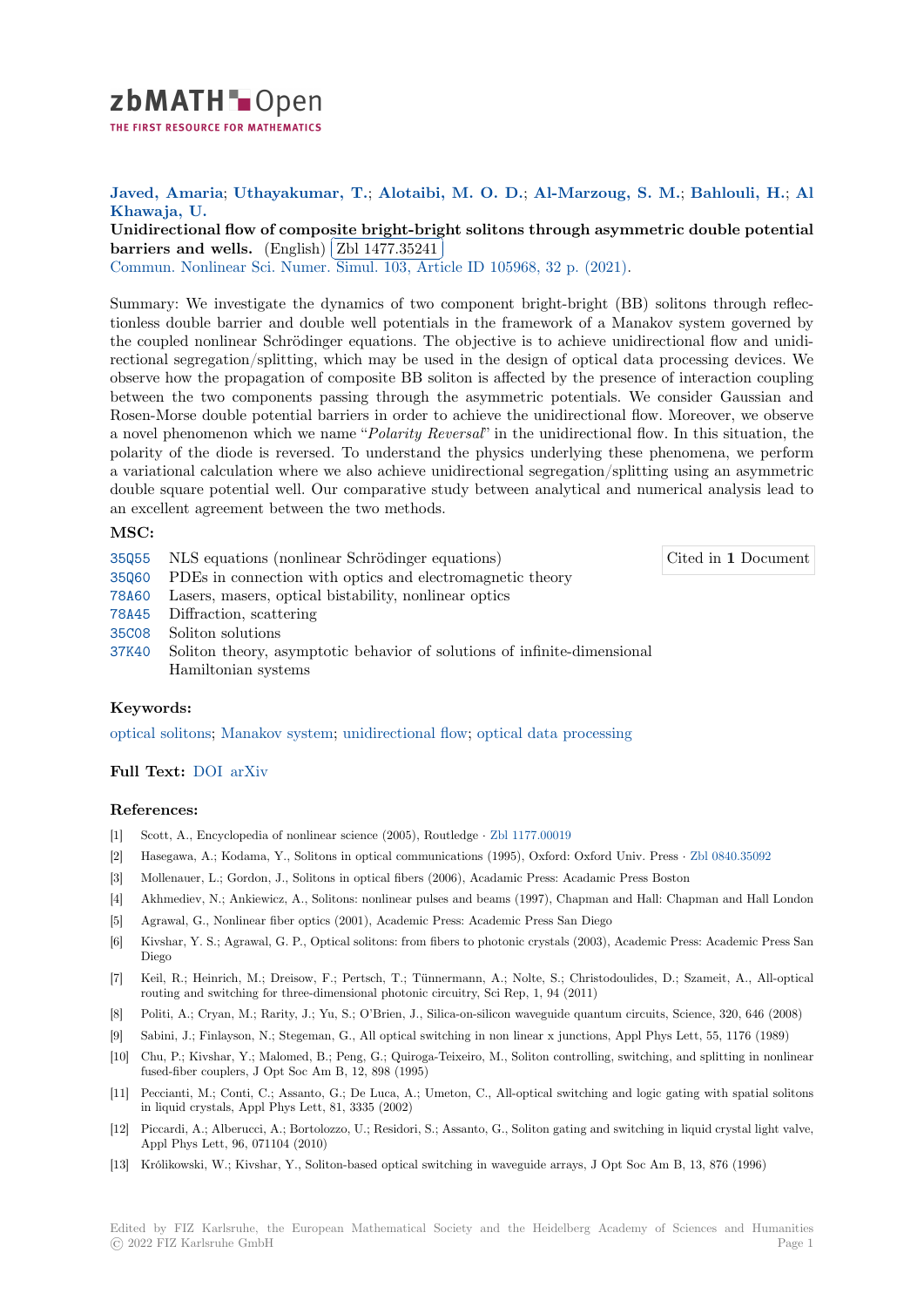- [14] Wu, Y., All-optical logic gates by using multibranch waveguide structure with localized optical nonlinearity, IEEE J Sel Top Quantum Electron, 11, 307 (2005)
- [15] Wu, Y.; Huang, M.; Chen, M.; Tasy, R., All-optical switch based on the local nonlinear Mach-Zehnder interferometer, Opt Express, 15, 9883 (2007)
- [16] Aghdami, K. M.; Golshani, M.; Kheradmand, R., Two-dimensional discrete cavity solitons: switching and all-optical gates, IEEE Photon J, 4, 1147 (2012)
- [17] Christodoulides, D. N.; Eugenieva, E. D., Blocking and routing discrete solitons in two-dimensional networks of nonlinear waveguide arrays, Phys Rev Lett, 87, 233901 (2001)
- [18] Scheuerand, J.; Orenstein, M., All-optical gates facilitated by soliton interactions in a multilayered kerr medium, J Opt Soc Am B, 22, 1260 (2005)
- [19] Javed, A.; Shaheen, A.; Khawaja, U. A., Amplifying optical signals with discrete solitons in waveguide arrays, Phys Lett A, 384, 126654 (2020)
- [20] Shaheen, A.; Javed, A.; Al Khawaja, U., Adding binary numbers with discrete solitons in waveguide arrays, Phys Scr, 95, 085107 (2020)
- [21] Vinayagam, P. S.; Javed, A.; Khawaja, U. A., Stable discrete soliton molecules in two-dimensional waveguide arrays, Phys Rev A, 98, 063839 (2018)
- [22] Forinash, K.; Peyrard, M.; Malomed, B., Interaction of discrete breathers with impurity modes, Phys Rev E, 49, 3400 (1994)
- [23] Cao, X.; Malomed, B., Soliton-defect collisions in the nonlinear Schrödinger equation, phys. lett. a, 206, 177 (1995) *·* Zbl 1020.78505
- [24] Frantzeskakis, D. J.; Theocharis, G.; Diakonos, F. K.; Schmelcher, P.; Kivshar, Y. S., Interaction of dark solitons with localized impurities in Bose-Einstein condensates, Phys Rev A, 66, 053608 (2002)
- [25] E. Miroshnichenko, A.; Flach, S.; Malomed, B., Resonant scattering of solitons, Chaos, 13, 874 (2003) *·* Zbl 1080.35538
- [26] [Ahufinger,](https://zbmath.org/1020.78505) V.; Mebrahtu, A.; Corbalan, R.; Sanpera, A.; Phys, J., Quantum switches and quantum memories for matter-wave lattice solitons, New, 9, 4 (2007)
- [27] Weiss, C.; Castin, Y., Creation and detection of a mesoscopic gas in a nonlocal quantum superposition, Phys Rev Lett, 102, 010403 (2009)
- [28] Streltsov, A. I.; Alon, O. E.; Cederbaum, L. S., Scattering of an attractive Bose-Einstein condensate from a barrier: formation of quantum superposition states, J Phys B, 42, 091004 (2009)
- [29] Kivshar, Y. S.; ZhangFei; Vázquez, L., Resonant soliton-impurity interactions, Phys Rev Lett, 67, 1177 (1991)
- [30] Goodman, R. H.; Holmes, P. J.; Weinstein, M. I., Strong NLS soliton defect interactions, Physica D, 192, 215 (2004) *·* Zbl 1061.35132
- [31] Sakaguchi, H.; Tamura, M., Scattering and trapping of nonlinear Schrödinger solitons in external potentials, J Phys Soc Jpn, 73, 503 (2004)
- [32] Stoychev, K. T.; Primatarowa, M. T.; Kamburova, R. S., Resonant scattering of nonlinear Schrödinger solitons from pote[ntial](https://zbmath.org/1061.35132) [wells, Phys](https://zbmath.org/1061.35132) Rev E, 70, 066622 (2004)
- [33] Morales-Molina, L.; Vicencio, R. A., Trapping of discrete solitons by defects in nonlinear waveguide arrays, Opt Lett, 31, 966 (2006)
- [34] Lee, C.; Brand, J., Enhanced quantum reflection of matter-wave solitons, Europhys Lett, 73, 321 (2006)
- [35] Ernst, T.; Brand, J., Resonant trapping in the transport of a matter-wave soliton through a quantum well, Phys Rev A, 81, 033614 (2010)
- [36] Aceves, A. B.; Moloney, J. V.; Newell, A. C., Theory of light-beam propagation at nonlinear interfaces. i. equivalent-particle theory for a single interface, Phys Rev A, 39, 1809 (1989)
- [37] Kivshar, Y. S.; Kosevich, A. M.; Chubykalo, O. A., Radiative effects in the theory of beam propagation at nonlinear interfaces, Phys Rev A, 41, 1677 (1990)
- [38] Cornish, S. L.; Parker, N. G.; Martin, A. M.; Judd, T. E.; Scott, R. G.; Fromhold, T. M.; Adams, C. S., Quantum reflection of bright matter-wave solitons, Physica D., 238, 1299 (2009) *·* Zbl 1167.82322
- [39] Pasquini, T. A.; Shin, Y.; Sanner, C.; Saba, M.; Schirotzek, A.; Pritchard, D. E.; Ketterle, W., Quantum reflection from a solid surface at normal incidence, Phys Rev Lett, 93, 223201 (2004)
- [40] Pasquini, T. A.; Saba, M.; Jo, G. B.; Shin, Y.; Ketterle, W.; Pritchard, D. E.; Savas, T. A.; Mulders, N., Low velocity quantum reflection of Bose-Einstein condensates, Phys Rev Lett, 97, 09[3201 \(2006\)](https://zbmath.org/1167.82322)
- [41] Cuevas, J.; Kevrekidis, P. G.; Malomed, B. A.; Dyke, P.; Hulet, R. G.; Phys, J., Interactions of solitons with a gaussian barrier: splitting and recombination in quasi-one-dimensional and three-dimensional settings, New, 15, 063006 (2013)
- [42] Al Khawaja, U.; Asad-uz-zaman, M., Directional flow of solitons with asymmetric potential wells: soliton diode, EPL, 101, 50008 (2013)
- [43] Liu, W.; Zhu, Y. N.; Liu, M.; Wen, B.; Fang, S.; Teng, H.; Lei, M.; Liu, L. M.; Wei, Z., Optical properties and applications for MoS2-Sb2Te3-MoS2 heterostructure materials, Photonics Res, 6, 220 (2018)
- [44] Liu, W.; Pang, L.; Han, H.; Shen, Z.; Lei, M.; Teng, H.; Wei, Z., Dark solitons in WS2 erbium-doped fiber lasers, Photonics Res, 4, 111 (2016)
- [45] Liu, W.; Pang, L.; Han, H.; Liu, M.; Lei, M.; Fang, S.; Teng, H.; Wei, Z., Tungsten disulfide saturable absorbers for 67 fs